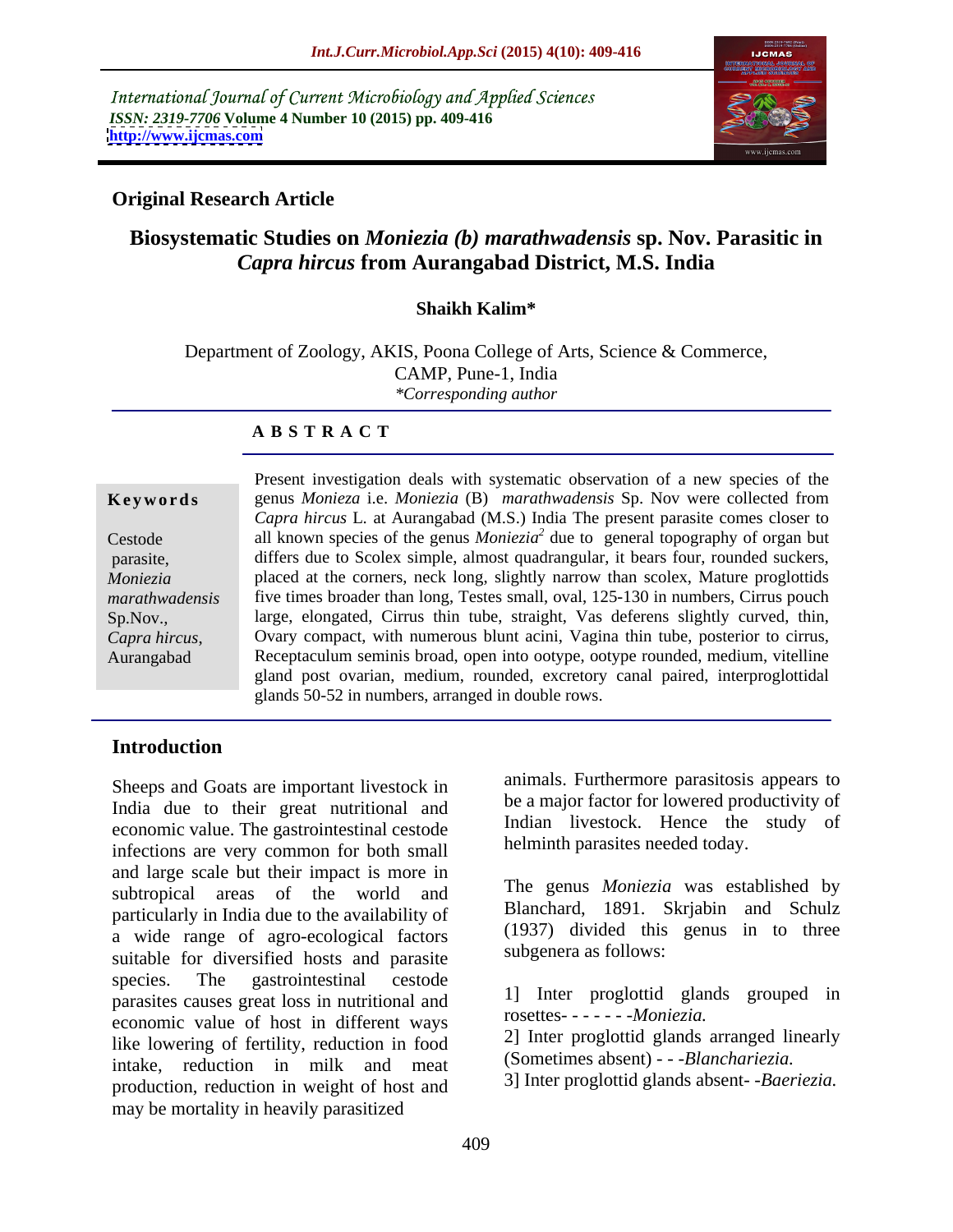The present worm agrees in all characters for staining. The worms were passed with subgenus *Blanchariezia.* Skrjabin and through various alcoholic grades i.e. 30%, Schulz (1937) having two species as *M. (B.) benedeni* (Moniez, 1879), Skrjabin and Schulz (1937) and *M. (B.) pallida* Monning, 1926. Later on two more species were added All the measurements were given in by Shinde *et al.* (1985). From the host *Ovis bharal* as *M. (B.) aurangabadensis* and *M. (B.) bharalae* at Aurangabad, M.S. India. Later on Patil *et al.* in 1997 described *Moniezia* (*B.*) *warananagarensi*s from *capra*  All the cestodes were whitish and long *hircus.* Kalse *et al.* in 1999 described consisting scolex, immature and mature *Moniezia* (*B.*) *murhari* from *Capra hircus*, proglottids. The scolex is simple, almost *Moniezia* (*B.*) *caprai* was added by Pokale *et*  quadrangular and slightly larger than neck *al.* in 2004 from *Capra hircus* and *Moniezia* and measures 0.7281 (0.0710–0.745) in (*B.*) *shindei* added by Pawar *et al.* in 2004 length and 0.668 (0.599 0.737) in width it from *Ovis bharal*. Later on *Moniezia* (*B.*) bears four rounded suckers placed at the *hircusae* added by Tat *et al.* in 2004 from corners. Big oval in shape measures 0.210 *Capra hircus*. Borde *et al.* 2004 added *M.(B.)rajalaensis* from *Capra hircus* and 0.266) in width. Neck long slightly narrow Shelke *et al.* in 2004 added *Moniezia* (*B.*) than scolex measures 0.961 (0.954–0.967) in *aishvaryee* from *Ovis aries*. Later on length and 0.588 (0.555 0.621) in width. Nanware (2010a,b,c) added three new Mature proglottids broader than long near species in this genus i.e. *M.(B.) caprae,* about five times boarder with double set of *M.(B.) maharashtrae* and *M.(B.) kalavati* from *Capra hircus.* Kasar *et al.* (2010) added *M. madhukarae* from *Capra hircus.* 5.113) in width. Testes small in size, oval in Recently Shaikh *et al.* (2011) added *M. (B.)* shape scattered in the posterior part of the *mansurae* from *Capra hircus*. Then *M. (B.) govindae* is added by Padwal and Kadam excretory canals on each side 125–130 in (2011) from *Capra hircus*. Humbe *et al.,* 2011 added two species i.e. *M. (B.) babai* in length and 0.056 (0.045 0.068) in from *Capra hircus* and *M. (B.) ovisae* from breadth. Cirrus pouch large, elongated, *Ovis bharal.* Later on *Moniezia* (*B.*) situated in the anterior middle part of the *interproglottina* (Shinde *et al.,* 2012) and *Moniezia (B) orientalis* (Shinde *et al.,* 2013)

contents. The worms were preserved in hot each side and measures 0.378 (0.325–0.431) 4% formalin, Borax carmine stain was used

50%, 70%, 90% and 100% then cleared in Xylene and mounted in DPX. The drawings were made with the aid of Camera lucida. millimeters.

### **Results and Discussion**

reported from *Ovis bharal.* 0.128) in width. Cirrus thin tube, straight, **Material and Methods** measures 0.291 (0.272–0.310) in length and Total ten mature tapeworms of this form slightly curved, thin and directed anteriorly were collected from the intestine of *Capra* and measures 0.150 (0.136–0.159) in length hircus from Aurangabad District, M.S. and 0.011 (0.007–0.015) in breadth. Ovary India. The collected worms were washed in compact with numerous blunt acini, not distilled water to render them from intestinal extending beyond the excretory canal on  $(0.001 - 0.226)$  in length and  $0.244$   $(0.222 - 0.226)$ reproductive organs and measures 0.935  $(0.886 - 0.984)$  in length and 4.897  $(4.681 -$ Not extending beyond numbers and measures  $0.041$   $(0.030 - 0.053)$ segment somewhat oval and measures 0.367  $(0.348 - 0.386)$  in length and  $0.113$   $(0.098$ present within the cirrus pouch and  $0.018$   $(0.015-0.022)$  in breadth vas deferens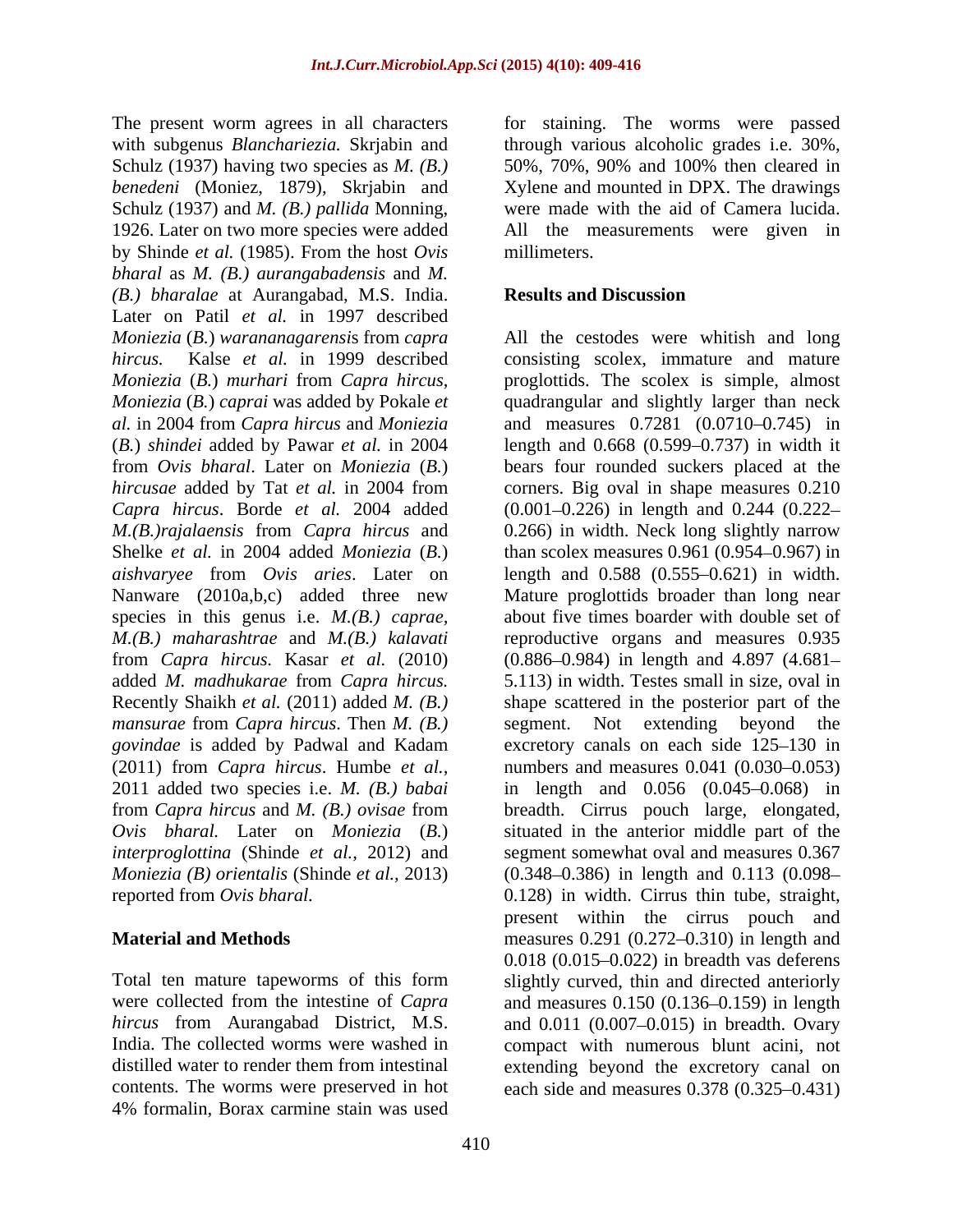in length and 0.291 (0.227–0.356) in width. The present species is comes closer to all the Vagina thin tube posterior to cirrus pouch known species of the genus *Moniezia* in forms receptaculam seminis and measures general topography of organ but differs due 0.428 (0.416–0.439) in length and 0.015  $(0.007 - 0.022)$  in width. Receptaculum seminis broad and open into ootype and i) The present form of worm differs from measures 0.219 (0.204 0.234) in length and *Moniezia* (*B.*) *benedeni* (Moniez, 1879; 0.015 (0.007–0.022) in breadth. Ootype Skrjabin and Schulz, 1937) which is having rounded medium in size and measures 0.053 numerous proglottids and broader than long. in diameter. Vitelline gland post ovarian Posterior proglottids fleshy, testes are 500 in medium in size, round in shape and numbers arranged in two groups, cirrus measures 0.1212 in diameter. Vagina and cirrus pouch open into common pore known coils, ovary with acini, in the center of the as genital pore situated anterior to the segments. Egg well developed middle of the segment on lateral margin and interproglottidal glands linear and close to measures 0.060 (0.053–0.068) in length and the posterior margin of the segments, 0.030 (0.022–0.037) in width. A pair of arranged transversely and reported from the longitudinal excretory canal is present which horse in Africa. measures  $0.882$  (0.071-0.093) in length and  $0.041$   $(0.030-0.053)$  in breadth. In between ii) The present cestode differs from two segments interproglottidal glands 50 52 *Moniezia* (*B.*) *pallida* (Monning, 1926) in numbers, arranged in double row lie at which is having mature segment squarish, postero-anterior margin of proglottids, close testes 100-200 in numbers. Interproglottidal to anterior and posterior margin at each glands varies in size, cirrus pouch segment, oval in shape and measures 0.071 cylindrical, vagina anterior to cirrus pouch,  $(0.060 - 0.083)$  in length and  $0.041$   $(0.030 -$  and reported from horse in South Africa. 0.053) in width.

The genus *Moniezia* was erected by differences from *Moniezia* (B.) Blanchard in 1891. The present form of *aurangabadensis* (Shinde *et al.,* 1985) Cestode under discussion in having Scolex which is having the scolex quadrangular. simple, almost quadrangular, it bears four, Testes 1100–1200 in numbers, vas deferens rounded suckers, placed at the corners, neck long, slightly narrow than scolex, mature proglottids five times broader than long, interproglottidal glands 12–15 in numbers testes small, oval,  $125-130$  in numbers, cirrus pouch large, elongated, cirrus thin tube, straight, vas deferens slightly curved, iv) The present cestode parasite differs thin, ovary compact, with numerous blunt acini, vagina thin tube, posterior to cirrus, receptaculum seminis broad, open into ootype, ootype rounded, medium, vitelline gland post ovarian, medium, rounded, marginal, ovary bilobed interproglottidal excretory canal paired, interproglottidal glands 50 52 in numbers, arranged in 38-44 in numbers cirrus pouch small, oval

to some characters from following species.

i) The present form of worm differs from pouch short and wide, vas deferens with 2–3 segments. Egg well developed horse in Africa.

ii) The present cestode differs from cylindrical, vagina anterior to cirrus pouch,<br>and reported from horse in South Africa.

iii) The present tapeworm showing differences from *Moniezia* (*B.*) coiled, cirrus pouch cylindrical, and small, ovary bilobed each lobe with acini, and reported from *Ovis bharal* in India.

double rows. obliquely placed, vitelline gland absent,from *Moniezia* (*B.*) *bharalae* (Shinde *et al.,*1985) which is having testes rounded, 190- 200 in numbers. Vas deferens short, fusiform genital pores bilateral, glands arranged in two rows. Small in size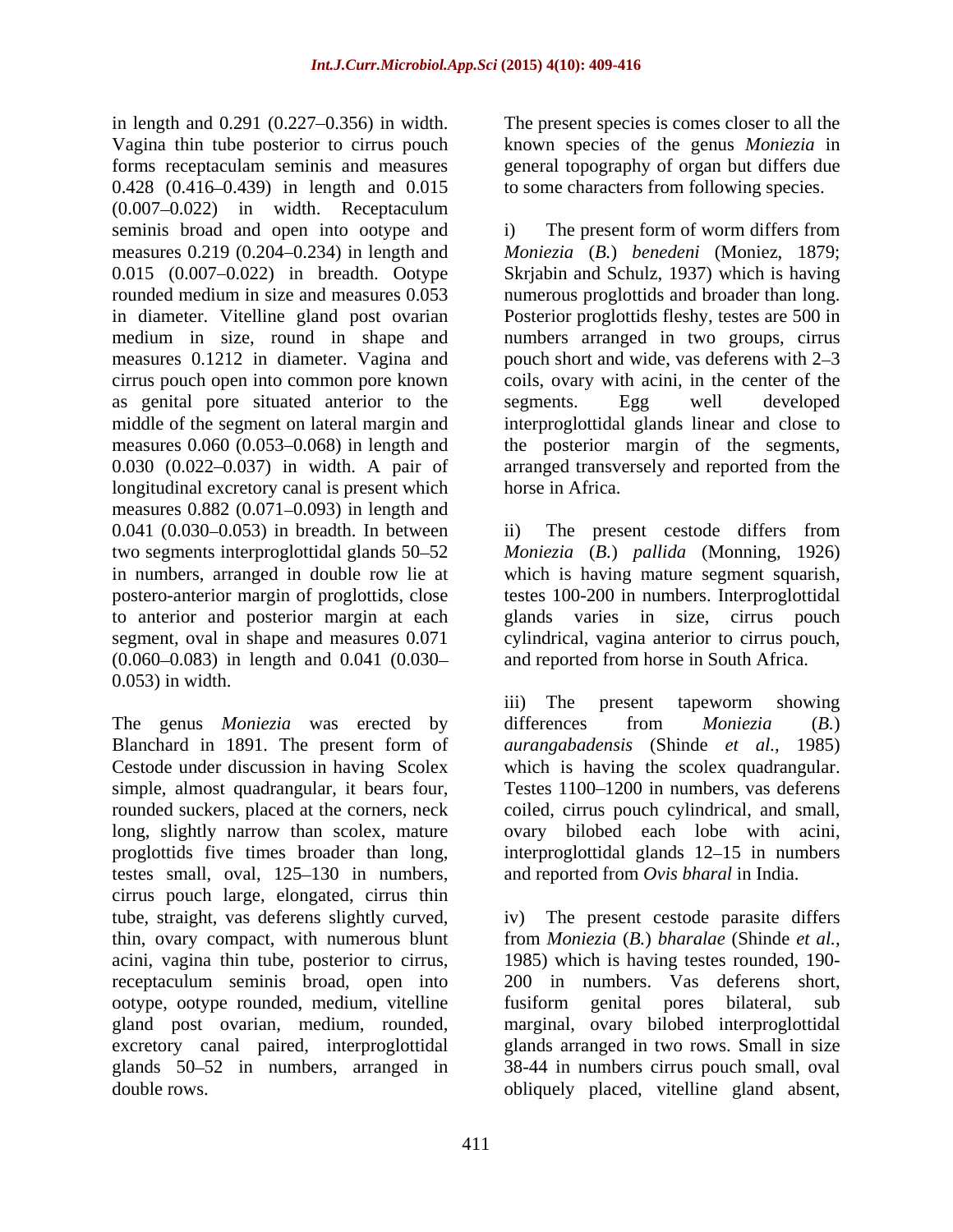v) The present cestode differs from *Moniezia* (*B.*) *warananagarensis* (Patil *et al.,* 1997) which is having scolex large, *Moniezia (B) rajalaensis* (Borde *et al.,* testes 300–320 in number distributed 2004) in having scolex globular, testes 250– throughout the proglottids in single field 260 in numbers, ovary horse shoe shaped ovary bilobed with 13–15 short blunt acini, and inter proglottid glands 31–32 in interproglottid glands medium in size and 56 in numbers, cirrus pouch small, oval, vitelline gland elongated obliquely placed. xi) The present tapeworm differs from

vi) The present tapeworm differs from segments, ovary inverted, horse shoe shaped with short blunt acini. Interproglottid glands

vii) The present cestode parasite differs scolex large, broad anteriorly and narrow from *Moniezia* (*B.*) *caprai* (Pokale *et al.,* posteriorly, neck short, mature proglottids 2004), which is having scolex medium and three and half times broader than long, testes squarish in shape, testes follicular, 255 260 170 in numbers and inter-proglottid glands in numbers, ovary horse shoe shaped. 40 in numbers. Interproglottid glands 15 to 17 pairs in numbers, cirrus pouch flask shaped. xiii) It differs from *M. (B.) maharashtrae*

viii) The present tapeworm showing broader than long, mature proglottids four differences from *Moniezia* (*B.*) *shindei* and half times broader than long, testes 116 (Pawar *et al.,* 2004), which is having large in numbers and inter-proglottid glands 38 in scolex, mature segment craspedote, testes are 190-200 in numbers, scattered all over,

segment big, craspedote. Testes 168 in large, single mass. In anterior half of the

vagina anterior to cirrus pouch and reported segment, cirrus pouch short, interproglottid from *Ovis bharal* in India. glands 14 15 in number, vitelline gland oval to rounded.

> x) The present cestode differs from numbers.

*Moniezia* (*B.*) *murhari* (Kalse *et al.,* 1999). 265 in number, ovary large mass, cirrus Which is having the scolex is squarish, pouch spindle shaped. Vitelline glands testes 405 415 in numbers, cirrus pouch quadrangular in shape, interproglottid gland elongated in the anterior region of the are 42 44 in numbers, and reported from *Moniezia* (*B.*) *aishvaryae* (Shelke *et al.,* 2004) which is having testes small and 255 *Ovis aries* in India.

are rounded and 63 in numbers. xii) The present species differs from *M. (B.) caprae* (Nanware, 2010a) in having 40 in numbers.

> (Nanware, 2010b) due to scolex oval, neck numbers.

interproglottid glands 76 in numbers and xiv) The present worm showing differences medium in size, vitelline gland large, vagina from *Moniezia (B.) kalawati* (Nanware, small in size, reported from *Ovis bharal* in 2010c) which is having squarish scolex oval India. shaped cirrus pouch, testes small distributed ix) The present cestode differs from ovary single mass with irregular margin, and *Moniezia* (*B.*) *hircusae* (Tat *et al.,* 2004), 54 interproglottidal glands in the inter which is having scolex large, immature segmental region, either single or paired, numbers. Scattered in a single field, ovary the segment and leaving space on each throughout the segment, 172 in number irregularly arranged in the central width of lateral side.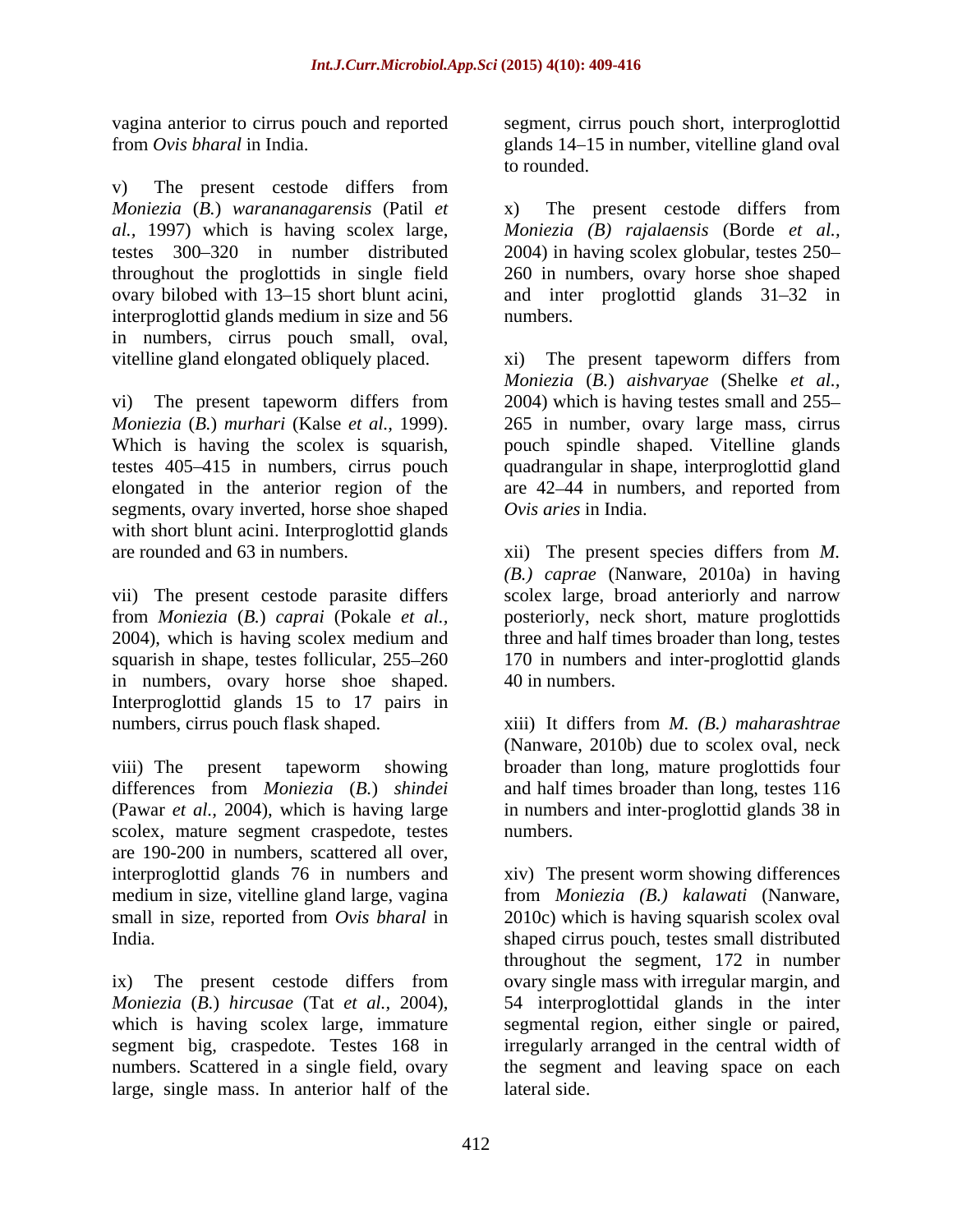xv) The present cestode differs from *Moniezia (B.) madhukarae* (Kasar *et al.,* having the scolex rectangular, suckers are 2010) in having the scolex simple, oval to rounded, arranged in two groups, elongated, long neck, mature segments five mature proglottids square, testes small, to six times broader than long, testes medium in size, oval scattered posterior to pouch is cylindrical, ovary Bilobed, inverted segment, 210–240 in numbers, cirrus pouch  $U'$  shaped, vitelline gland is oval, compact, oval, vagina posterior to cirrus pouch, ovary genital pore marginal, vas deferens is thin butterfly shaped, vitteline gland post coiled tube and the interproglottid glands are ovarian. arranged in two rows, 25 in each row.

xvi) The present form differs from *M. (B.)* suckers are slightly overlapping to each oval, compact and genital pore large in size, deferens is thin straight tube, the elongated coarse like and belly shaped and marginal. The vas deferens is thin straight tube.

shaped and inter proglottidal glands  $40-42$ in numbers.

xviii) The Present cestode differs from *Moniezia (B) babai* (Humbe *et al.,* 2011) in having scolex globular, elongated, testes 190 220 in numbers, cirrus pouch oval and ovary compact, rounded.

xix) The present tapeworm differs from *M.(B.) ovisae* (Humbe *et al.,* 2011) in having testes 155–165 in numbers, cirrus pouch oval and Ovary compact.

xx) It differs from *Moniezia* (*B.*) *interproglottina* (Shinde *et al.,* 2012) in rounded and 40-45 in numbers. The cirrus

*mansurae* (Shaikh *et al.,* 2011) in having the (Shinde *et al.,* 2013) in having scolex is scolex is small, globular with musculature, simple, oval, muscular, suckers are oval to other, mature proglottids are broader than proglottids are four to five times broader long, testes small, rounded and 160–170 in than long, testes small, rounded and 35–40 numbers. The cirrus pouch is large in numbers. The cirrus pouch is cylindrical, elongated and broader at opening ovary ovary bean shaped, vitelline gland is oval, compact somewhat oval, vitelline gland is compact and genital pore marginal. The vas xxi) It differs from *Moniezia (B) orientalis* rounded, arranged in two groups, mature is thin straight tube, interproglottid glands are arranged in two rows,  $16-18$  in numbers  $(8-9)$  in each row).

xvii) The present form differs from the species under discussion is new to *Moniezia (B) govindae* (Padwal and Kadam, science and differs from the known valid 2011) in having scolex large, globular, testes species of the genus *Moniezia* in respect to 100 140 in numbers, medium, scattered taxonomic characters. Hence the species is throughout proglottids, ovary compact, nut named as *Moniezia* (*B.*) *marathwadensis* Sp. From the above discussion it is clear that, the species under discussion is new to Nov. on account of Marathwada Region.

### **Taxonomic summary**

| <b>Genus</b>                                  | : <i>Moniezia</i> (Blanchard, 1891)    |
|-----------------------------------------------|----------------------------------------|
| <b>Species</b>                                | : Moniezia $(B.)$                      |
|                                               | <i>marathwadensis</i> Sp.Nov.          |
| <b>Type host</b>                              | : Capra hircus $(L)$                   |
| <b>Habitat (Site):</b> Intestine              |                                        |
|                                               | Type locality: Aurangabad, Maharashtra |
|                                               | State, India                           |
| <b>Period of collection:</b> June 2005 to May |                                        |
|                                               | 2007.                                  |
| <b>Depostion</b>                              | Department of Zoology,                 |
|                                               | Dr.B.A.M.U.Aurangabad (M.S.) India.    |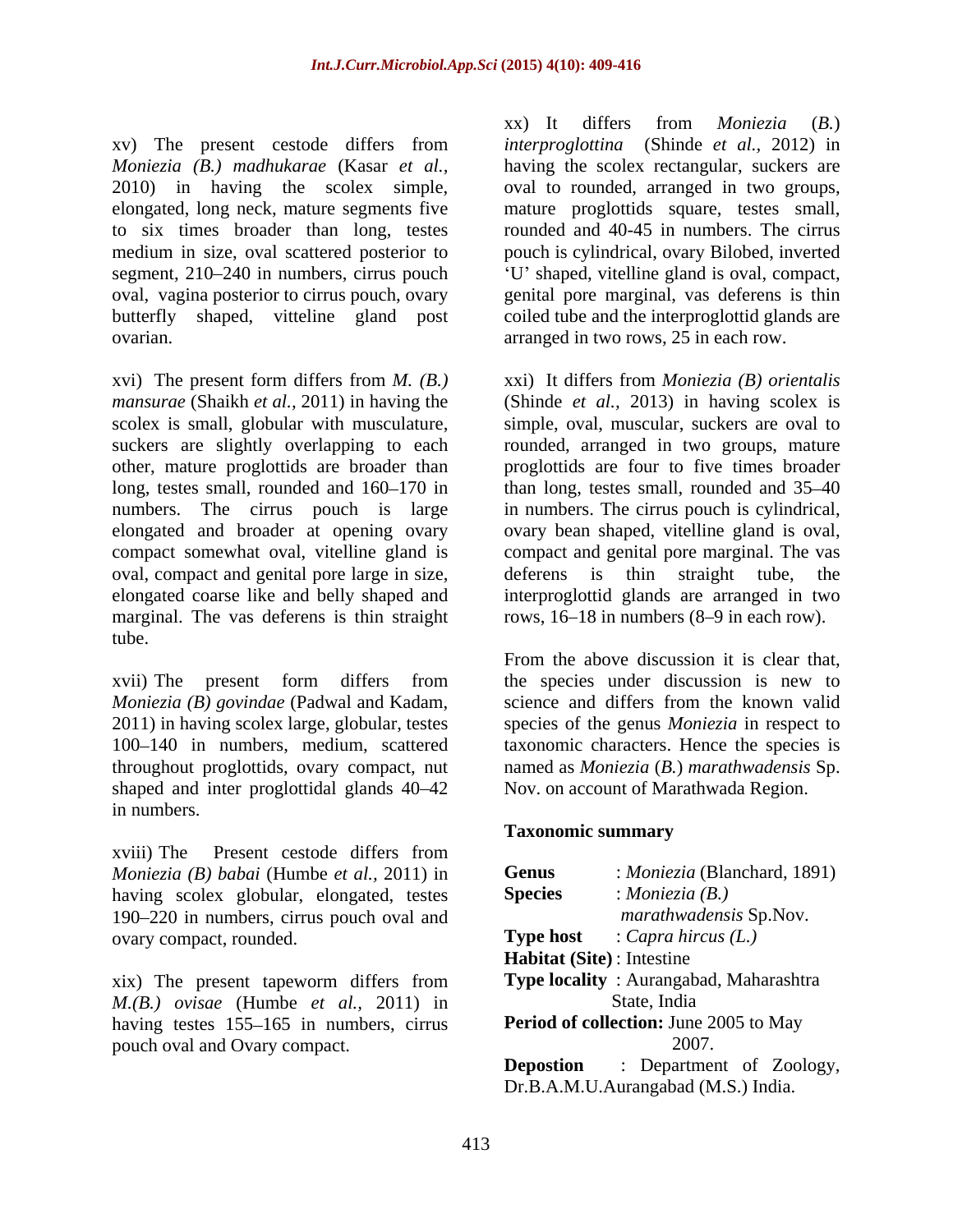

**Figure.1** Microphotograph of *Moniezia (B.) marathwadensis* Sp.Nov.

**Figure.2** Camera Lucida diagram of *Moniezia (B.) marathwadensis* Sp.Nov.

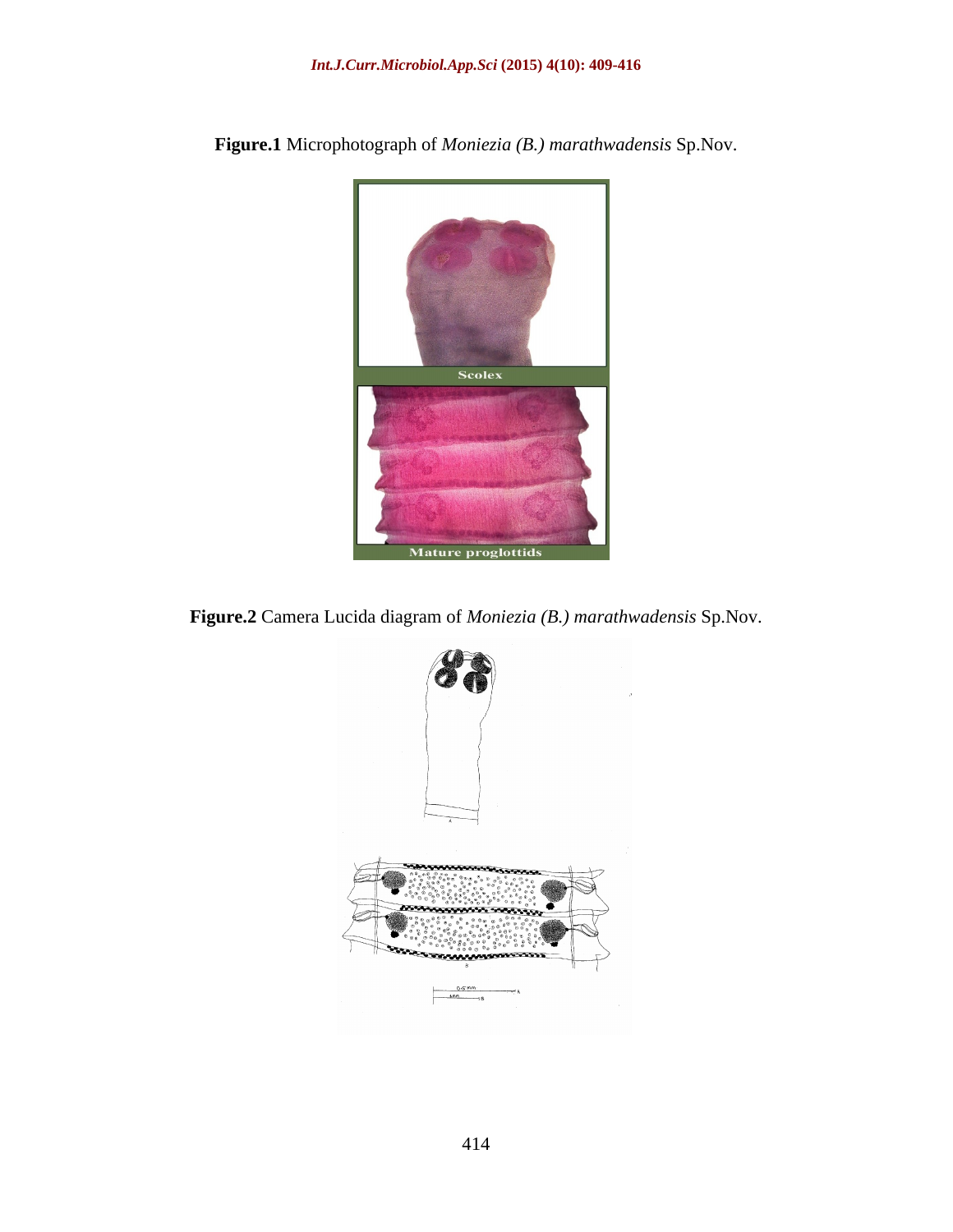### Acknowledgement 291–298.

The author is grateful to Head, Department Of Zoology, Dr. Babasaheb Ambedkar Marathwada University, Aurangabad for providing necessary facilities during the Patil, S.R., Shinde, G.B. 2000. A new

- Atul Humbe, Jadhav S.D., Borde, S.N. *babai* Blanchard, 1891 (Cestoda:
- Atul Humbe, Jadhav S.D., Borde, S.N. 2011.
- primates antropoides, Mem. *Soc. Zool.*
- Borde, S.N., Patil, P.S., Naphade, S.T. 2007. Taxonomic evaluation of new
- Kalse, A.T., Shinde, G.B. 1999. On
- Sonune, M.B. 2010. Taxometric
- Moniez, 1879. Note Sur le *Taenia giardi* et sur quelaues especes du groups *Arch.*, 2(5): 1410–1414.
- *Trans. Ray. Soc. South. Africa,* 13:

291 298.

- Nitin Padwal, Kadam, M.N. 2011. Report of a new mammalian tapeworm *Moniezia govindae*. *Rec. Res. Sci. Tech.,* 3(8):  $30 - 33$ .
- work. species of the cestode *Moniezia (B)* **Reference** Riv. Parasit., 14(38)-N-2A: 995–997. *warananagarensis* n.sp from sheep.
	- 2011. On a new species of *Moniezia Capra hircus* M.S. India. *Rivista Di* Pawar, S.B. 2004. A new cestode *Moniezia* (*Blanchariezia*) *shindei* n.sp. from *Parasit,* XII (LXV) – N 2: 87–90.
	- Anoplocephalidae) from *Capra hircus* Pokale, S.N. 2004. On a new species of (L.) from Buldhana district (M.S.) *Moniezia caprai* Blanchard, 1891 India. *Int. Multidisciplinary Res. J.*, (Cestoda: Anoplocephalidae) from<br>1(8):01-03 *Capra hircus. Utter Pradesh J. Zool.*, (Cestoda: Anoplocephalidae) from *Capra hircus*. *Utter Pradesh J. Zool.,* 24(3): 285 288.
- On a new mammalian tapeworm Sanjay Shamrao Nanware, 2010a. Reports *Moniezia ovisae*. *Int. Multidisciplinary Res. J*., 1(12): 01 03. (Cestoda: Anoplocephalidae) from Blanchard, R. 1891. Sur les helminthes des *Caprahircus* L. *Biosphere,* 2(1): 27 on occurance of *Moniezia* (*Blanchariezia*) *caprae* Sp.Nov. (Cestoda: Anoplocephalidae) from 30.
	- *France,* 4: 420–489. **Sanjay Shamrao Nanware**, 2010b. A new tape worm from the host *Capra hircus* at Rajala (M.S). *Nat. J. Sci.,* 4(3): 126 128. Sp.Nov. (Cestoda: Anoplocephalidae) *Moniezia (B) murhari* n. sp from Sanjay Shamrao Nanware, 2010b. Taxonomic evaluation of new mammalian cestode *Moniezia* (*Blanchariezia*) *maharashtrae* infecting *Caprahircus* L. *Asian J. Anim. Sci.,* 5(1): 94–97.
- Ca*pra hircus* in M.S, India*. Riv.*  Sanjay Shamrao Nanware, 2010c. A new Parasit., 16(40): 35–38. **Record of** *Moniezia* (*Blancharizia*) Kasar, C.R., Bhure, D.B., Nanware, S.S., kalavati Sp.Nov. from Caprahircus L. *kalavati* Sp.Nov. from *Caprahircus* L*. Jr. Natcon., 22(2): 235-239.* 
	- evaluation of new cestode *Moniezia* Shaikh Kalim, Chaudhary H.S., Waghmare (B.) (Anoplocephallidae, Somnath, Bhure Dhanraj, 2011. Chlodokovsky, 1902) from Taxonomic observation of a new *Caprahircus* (L.). *Biosphere*, 2(2):188 191. Taxonomic observation of a new species of the genus *Moniezia*  Blanchard, 1891 from *Capra hircus* Linnaeus, 1758. *Int. J. Pharm. Biol. Arch.,* 2(5): 1410–1414.
- intermes. *Comp. Rend. Acad. Sci.,* 88: Shinde, Sunita, Nanware, Sanjay Shamrao, 1094 1096. Monning, H.O. 1926. Three new helminths Morphological study of a new species Bhure, Dhanraj Balbhim, 2012. Morphological study of a new species of the genus *Moniezia* Blanchard,